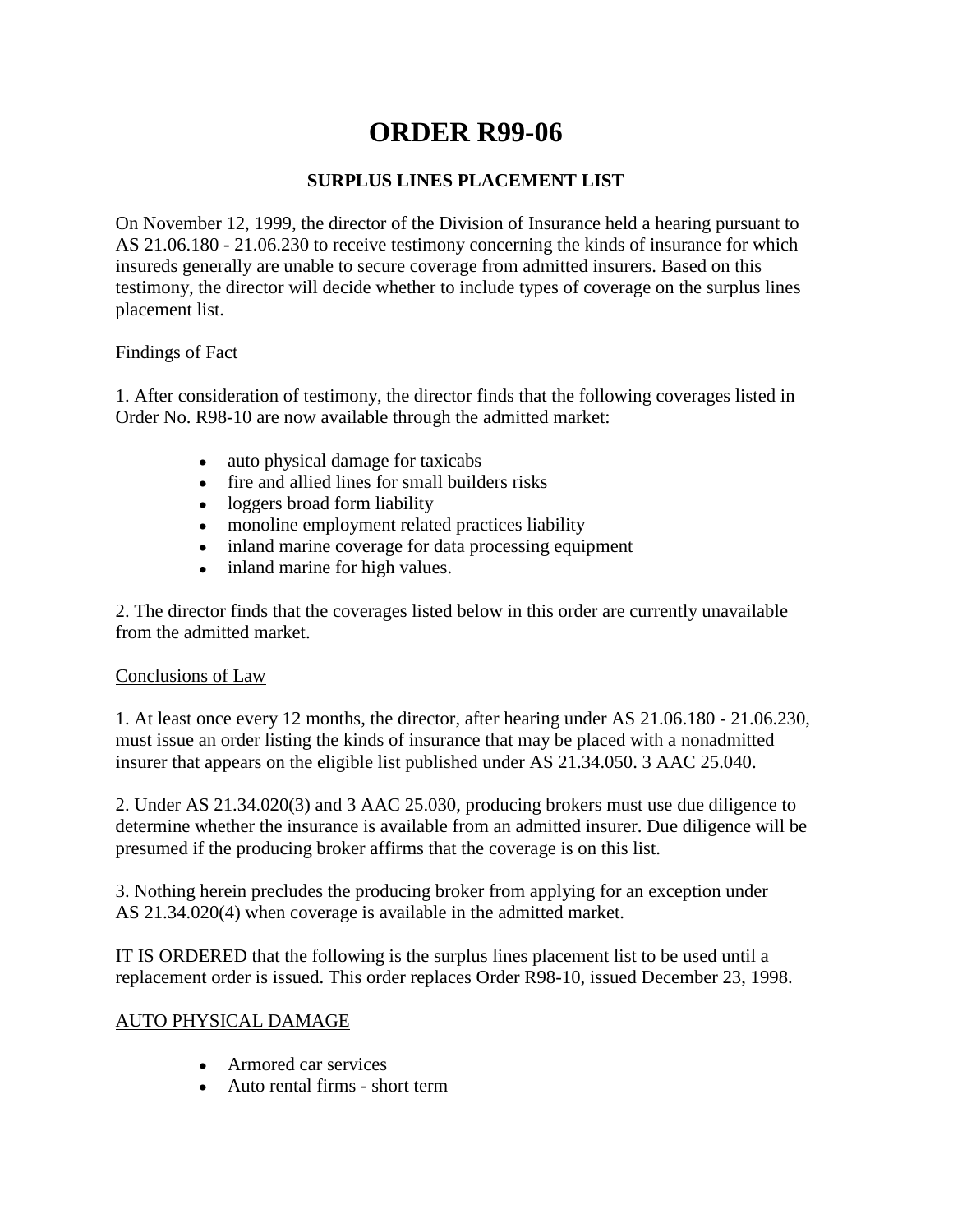- Auto renter's conversion
- Classic/antique autos
- Garage keepers legal liability
- Hazardous materials hauling
- Heavy vehicles over 10,000 pounds gross vehicle weight
- Leased motor homes
- Long haul trucks
- Luxury autos
- Racing autos
- Special auto bodies

## AVIATION AND AIRCRAFT

- Aircraft antique
- Aircraft chartered
- Aircraft excess passenger liability
- Aircraft fixed base operations
- Aircraft applicators liability including crop damage and chemical drift
- Airport liability
- Airport repair operations (umbrella)
- Aviation maintenance vehicles
- $\bullet$  Balloon hot air/gas
- Excess limits
- Guide, lodge, or outfitter airstrips
- Guides, lodges, and outfitters aircraft hull or liability
- Helicopters
- Monoline:
	- o Airport liability
	- o Aviation products liability
	- o Hangerkeepers liability

#### BURGLARY, ROBBERY AND HOLD-UP

- Armored car services
- Gold mines

#### **FIDELITY**

• Armored car services

## FIRE AND ALLIED LINES

- Assisted living homes
- Buildings on pilings
- Drought insurance
- Explosive manufacturing, storage, or sales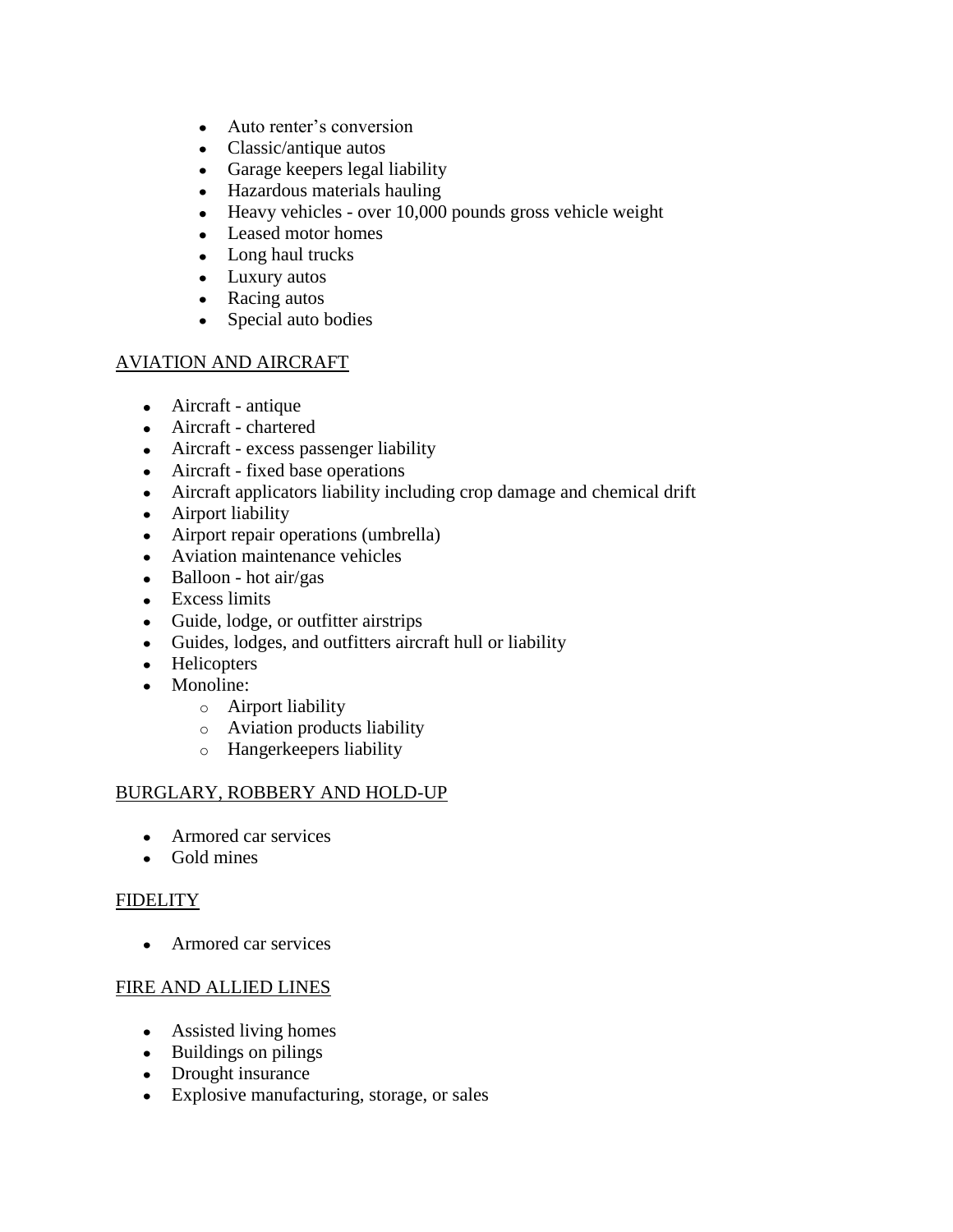- Greenhouses wind and hail
- Hay in the open or barns when value exceeds \$25,000 in each stack or barn.
- Monoline:
	- o Business interruption
	- o Earthquake
	- o Flood
- Pile driving contractors
- Plastic manufacturers and sales
- Polyurethane insulated buildings
- Railroads
- Remote accessible only by air or water
- Sawmills
- Small welding shops
- Unprotected risks class 8, 9, or 10
- Wood handlers

## GENERAL LIABILITY

- Alarm companies
- Animal rides, saddle horses, rodeos and horse shows
- Armored car services
- Assisted living homes
- Computer programmers
- Custodial care licensed for under 25
	- o Adult day care centers
	- o Child day care centers
	- o Developmentally disabled
	- o Residential and day care centers
	- o Homes for the aged
- Demolition contractors
- Divers
- Environmental impairment liability
- Explosive manufacturing, storage, or sales
- Exterminators, pest control applicators
- Fire suppression contractors including service and sales
- Food borne illness
- Guides, outfitters, and lodges remote (accessible only by air or water)
- Hazardous materials
- In-home bed and breakfast
- In-home day care
- Marine surveyors
- Mining
- Monoline:
	- o Explosion
	- o Hole-in-one coverage
	- o Liquor liability if liquor exceeds 40% of sales or entertainment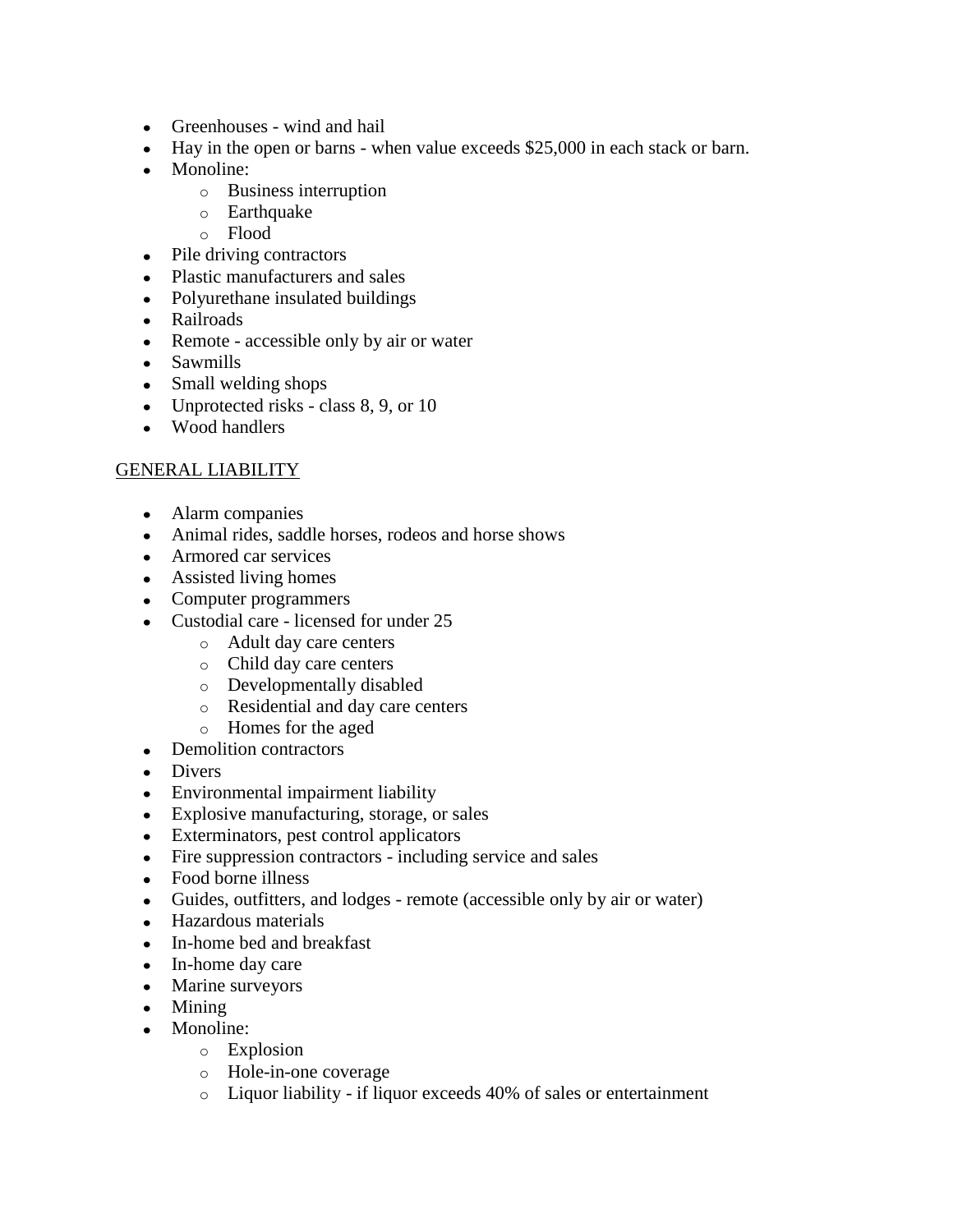- o Police protective liability- false arrest, personal injury
- o Pollution/contamination
- o Products and completed operations
- o Railroad protective
- o Security guards (under ten guards)
- o Ski-lifts and tows
- o Snowmobile dealers
- o Special events, tagged fish
- Mortgage protection/impairment
- New ventures less than three years experience
- Oil field service contractors premium under \$10,000 with only Alaska
- operations
- Railroads
- Small welding shops
- Social service agencies, residential counseling services (i.e., alcohol abuse counseling)
- Spectator liability
- Suntan parlors

## INLAND MARINE

- Bridges and tunnels
- Builders risk/course of construction, remote (accessible only by air or water)
- Cameras
- Coin dealers
- Coin operated devices
- Contact lenses
- Docks, piers, and wharves wood frame
- Earthquake or flood
- Fine arts
- Furs
- Hazardous materials
- Jewelry
- Unprotected risks class 8, 9, or 10

## KIDNAP/RANSOM

• Kidnap/ransom

#### PROFESSIONAL LIABILITY

- Architects and engineers
- ATM errors and omissions
- Assisted living homes
- Computer programmers
- Financial advisors